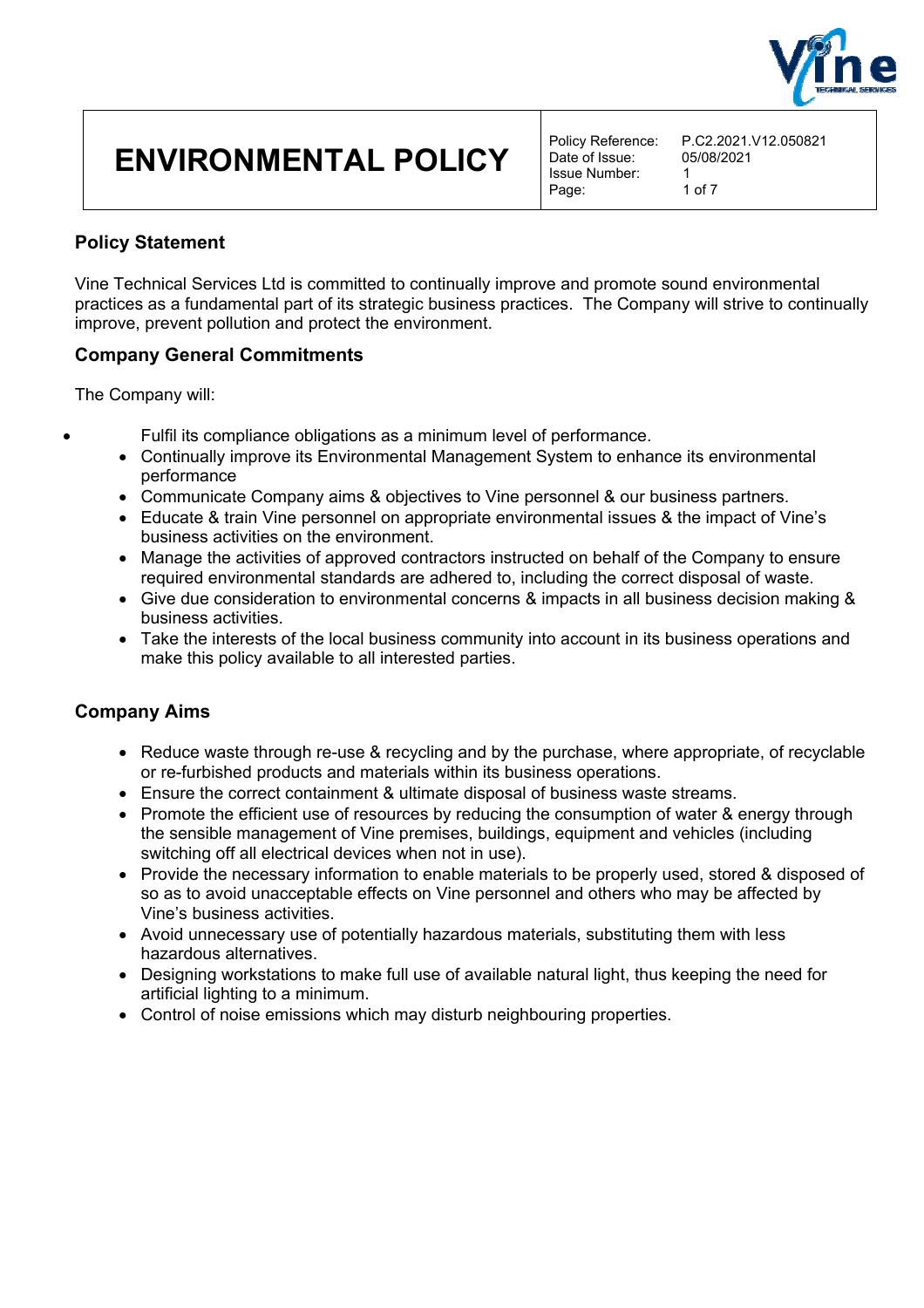

Date of Issue: Issue Number: 1<br>Page: 2 of 7 Page:

### **Employee Obligations**

Vine Personnel shall be required to comply with the following obligations:

- 1. Take individual responsibility for minimising personal use of resources & utilities (thus reducing environmental impact).
- 2. Cooperate with the Company to enable it to achieve & surpass its environmental obligations & aims.
- 3. When using resources, do so in a manner consistent with training, information & instructions issued.
- 4. Report any environmental concerns to the Facilities and & Environmental Associate.

### **Compliance & Monitoring**

The Company shall:

- 1. Review this policy at appropriate intervals but not less than annually.
- 2. Ensure that a system of monitoring, auditing & reviewing its compliance obligations is in place and take such steps as are necessary to ensure compliance by all.

**Phil Bird: (Director) Avril Bird: (Director)** 

Date: 5 Aug 2021 5 5 Aug 2021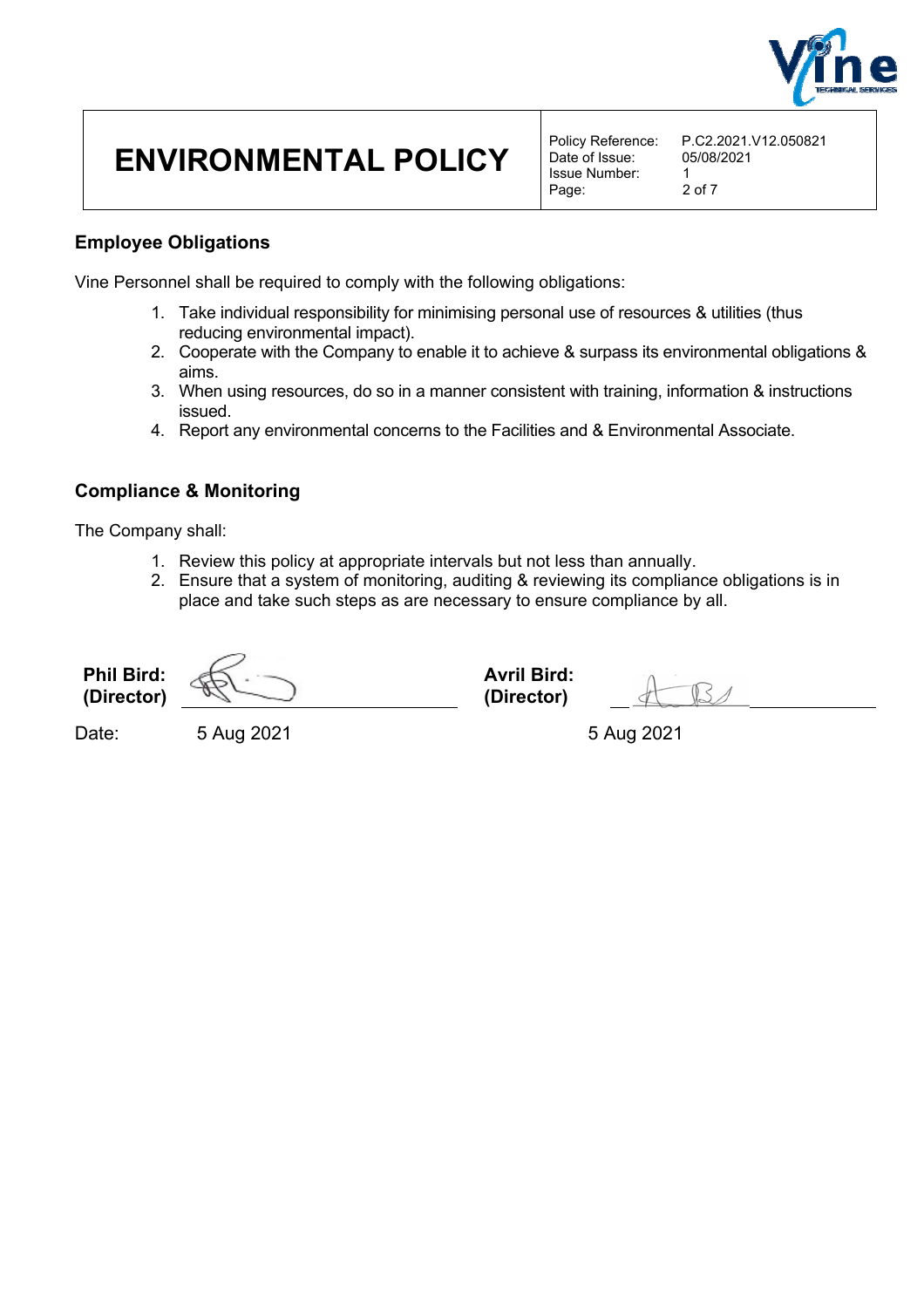

Date of Issue: Issue Number: 1 Page: 3 of 7

## **BUSINESS IMPACT OVERVIEW**

The business activities of Vine Technical Services Ltd are considered to have a low impact on the environment and therefore pose a low risk to its personnel and others who come into contact with them.

## **RESPONSIBILITIES**

#### Overall Responsibility

The Directors shall have overall responsibility for the management of the Company's Environmental Management Systems (through the implementation of this policy and all subsequent procedural arrangements). This shall include the compliance with various legal provisions and all subsequent regulations and other requirements to which the Company subscribes.

#### Day to Day Coordination of Environmental Activities

The day to day responsibility for coordinating the Company Environmental Management System shall be delegated to the Facilities and Environmental Associate.

#### Individual Responsibilities

All Vine Personnel shall be responsible for their own efficient consumption of office resources & utilities, minimising the environmental impact of use. They shall also, wherever possible, re-use or recycle materials. Personnel are required to cooperate with Vine Management for the purpose of complying with the environmental obligations and aims of the Company. All environmental concerns must be notified to the Facilities and Environmental Associate.

### **ARRANGEMENTS**

#### **Vine Environmental Management System**

#### Environmental Management System Overview

Vine Technical Services Ltd shall operate an Environmental Management System which will operate through the provision of the following:

- 1. Company Environmental Policy.
- 2. Policies & Procedures relevant to the nature, scale & environmental impact of the Company's activities.
- 3. Provision of relevant, suitable and sufficient, risk assessments which are appropriately reviewed.
- 4. Provision of appropriate supervision, training and information to Vine Personnel to maintain & surpass Company environmental obligations & aims.
- 5. Monitor, audit & review environmental controls by Management during Company Integrated Management System Meetings.

#### Risk Assessment

Relevant, suitable & sufficient, risk assessments shall be undertaken by competent persons. The Company will assess environmental risks pertaining to its business activities including the impact on Vine Personnel, neighbouring business premises and all persons who may reasonably be expected to be affected by Vine's business activities.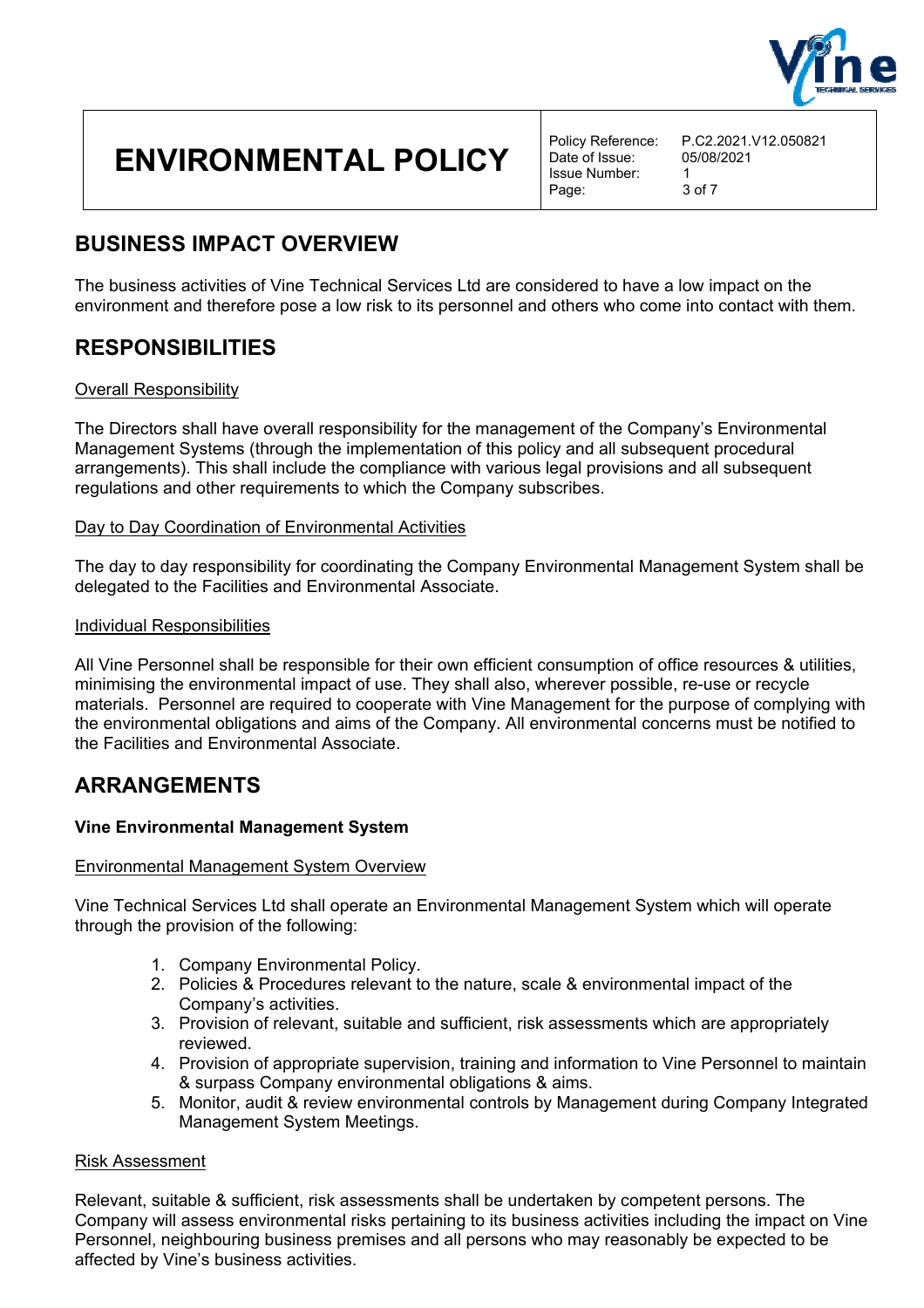

Date of Issue: Issue Number: 1 Page: 4 of 7

Risk assessments will be viewed at least annually or more frequently, as appropriate, where the following circumstances prevail:

- 1. A more effective hazard control becomes available/possible.
- 2. Change in legislation or state of knowledge.
- 3. Vulnerable personnel (such as pregnant or young or inexperienced).
- 4. Introduction of new resources (which may have an environmental impact).
- 5. A new hazard is identified.
- 6. A dangerous occurrence, near miss or accident occurs.
- 7. Major disruption to business i.e. Pandemic

#### Accidents & Investigations

The company considers its impact on the environment to be low. None the less any environmental incident shall be reported to the Facilities and Environmental Associate for recording, incident control, investigation & improvement.

#### Compliance Monitoring

Compliance with the provisions of this policy and associated policies will be undertaken on a rolling basis by the Administration Manager. Discrepancies in compliance will be flagged with the Management Team for further action, as appropriate.

#### **Pollution Controls**

#### Air Pollution

The Company does not produce emissions to air that require local exhaust ventilation systems and their upkeep. The Company's impact is limited to the production of low noise & vehicular exhaust fumes.

The business activities of the Company are not considered to constitute a noise nuisance to its neighbouring business premises. Staff are, however, asked to show due consideration and respect when operating motor vehicle entertainment systems by ensuring any entertainment/music systems are operated at a suitable noise level to prevent noise pollution.

This requirement will apply to Company premises environs, client sites, whilst on the road on company business or whilst attending any premises on company business.

The Company has 1 van, lease vehicles and personal vehicles belonging to personnel which are used in the course of Company business. The Company shall issue a policy covering the use of vehicles which will include the appropriate control of environmental impact.

In summary, the following controls will be applied to driving activities carried out in the course of Company business:

- Timely servicing of all vehicles in accordance with manufacturer recommendations.
- Appropriate repair works as required.
- Vehicles should be maintained to ensure road worthiness and to reduce impact (including not overloading vehicles unnecessarily, correct inflation of tyres, avoiding unnecessary speeding and engine revving).
- Turning off vehicle engines (not leaving them idling) when not required. This particularly applies when a vehicle is located close to any building opening/ enclosed space, where persons may inhale exhaust fumes.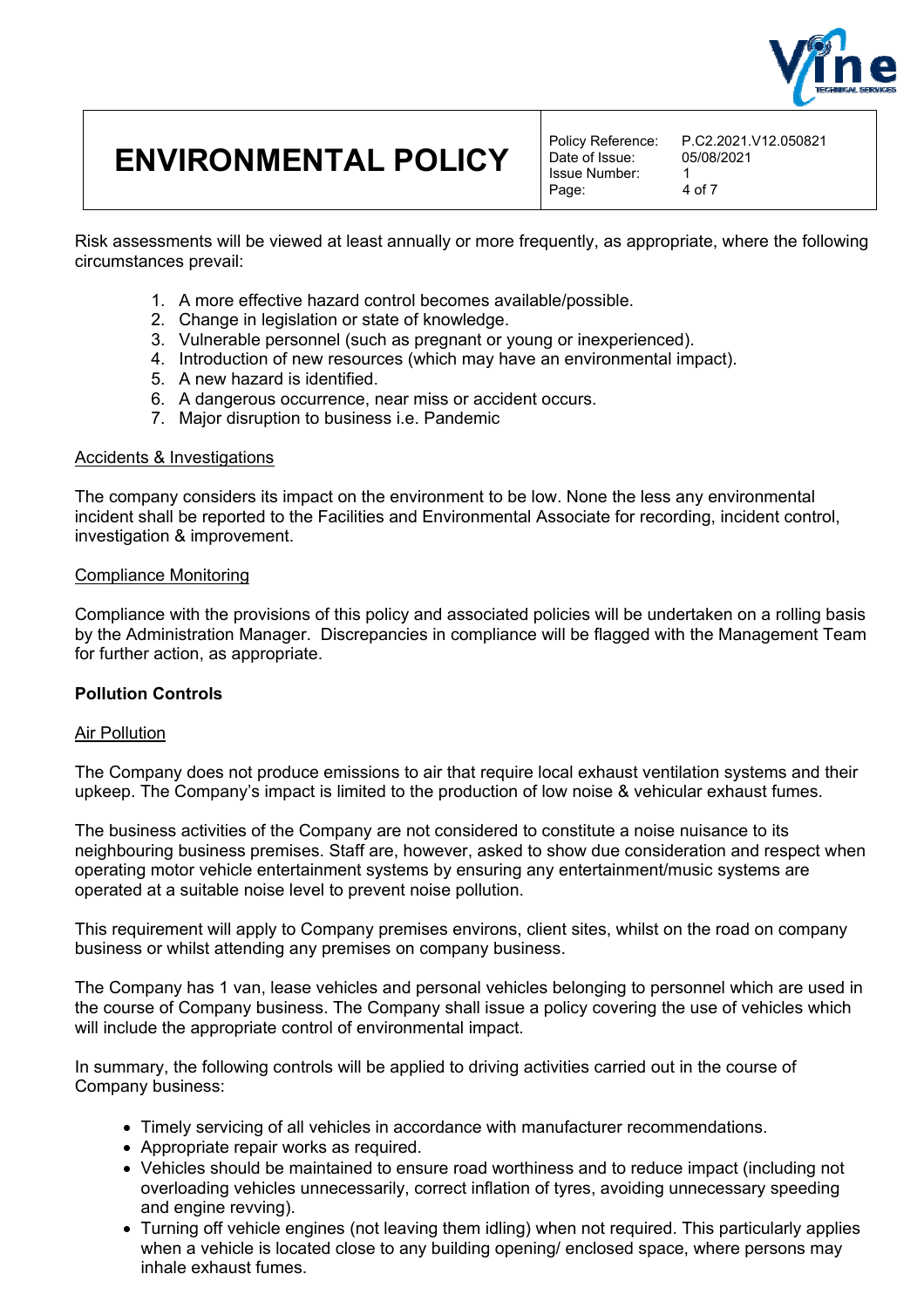

Date of Issue: Issue Number: 1 Page: 5 of 7

#### Water Pollution

The Company does not produce emissions to water that require special controls or licences.

Where cleaning chemicals are held on site the Company will strive to purchase suitable products which reduce impact on the environment upon their discharge into the general water course during the cleaning process.

Only minimum operational cleaning substances will be held to avoid incidents on site.

The Company does not generally use hazardous materials but where such a need arises such item will be used strictly in accordance with manufacturer safety data sheet information, specifying the correct handling, storage & disposal of the item. A COSHH risk assessment will also be produced and kept on file.

#### Ground Pollution

The Company does not produce emissions which may tend to pollute the ground.

#### General Pollution Controls

If any member of Vine Personnel has concerns pertaining to potential pollution, at 'Country Works' (at which Vine business Premises is situated), these will be reported immediately to a director of Underground Systems Ltd (Landlord) for immediate attention. A report will also be made to the Vine Facilities and Environmental Associate. (to follow up and in the event an evacuation of premises if required during any clean-up operation).

#### **Waste Production & Disposal**

#### Re-use of Materials

Vine strives to re-use business materials where possible to maximise the use of any material before its disposal. A typical example would be the re-use of paper materials by using scrap pads. Personnel are encouraged to re-use materials where possible, providing any ideas for global company policy to the Management Team.

#### Recycling of Materials

When purchasing materials & resources for use, the Company will prefer, where possible, to purchase items which are recycled.

All toner cartridges used by the Company are recycled in association with a toner recycling company.

Vine personnel are encouraged to separate their waste streams. The Company has a contract for the recycling of dry mixed materials; plastics, paper, card, cans, shrink wrap, foil etc. A special bag is provided for the weekly collection of this waste.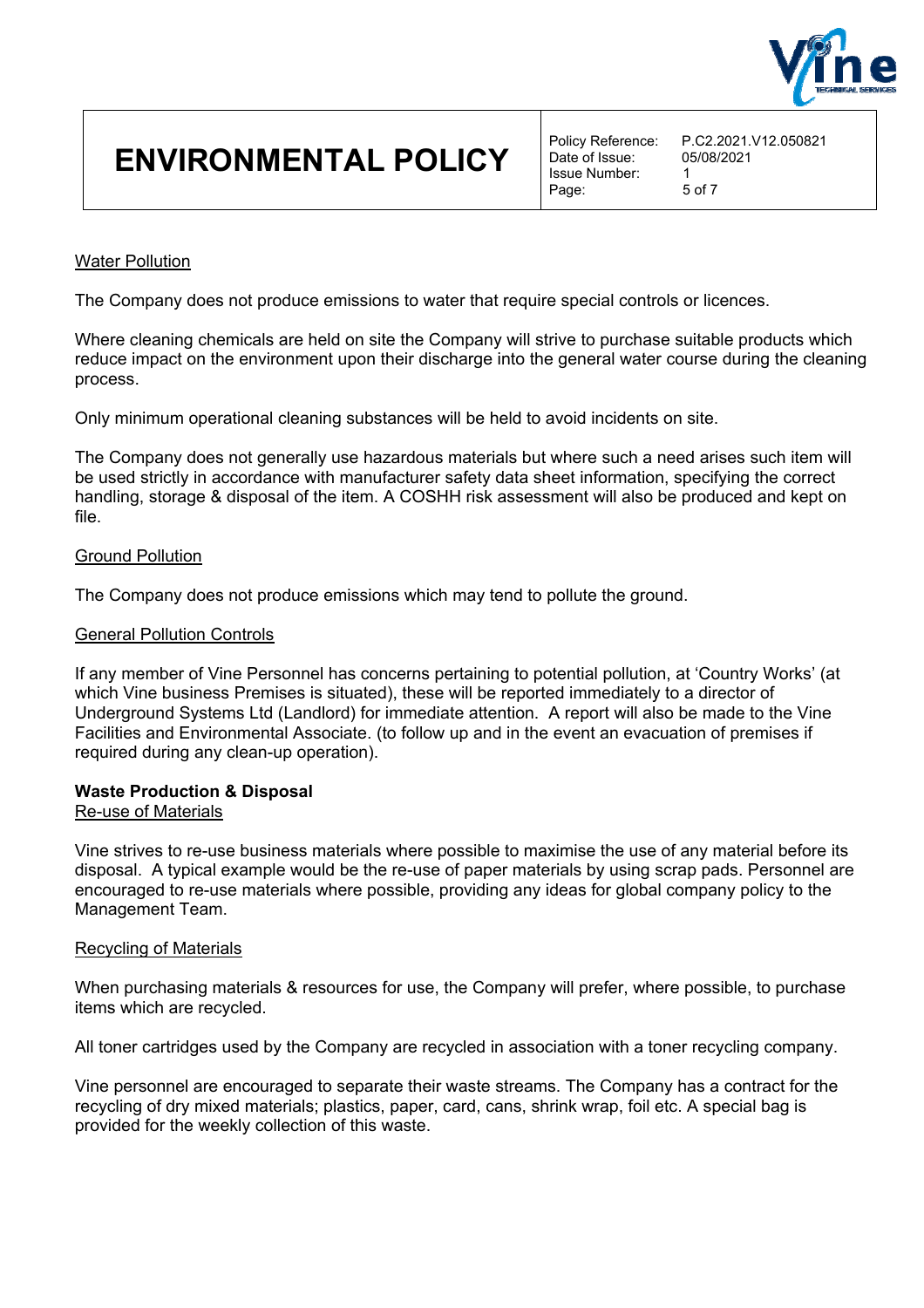

Date of Issue: Issue Number: 1 Page: 6 of 7

#### Waste Streams on Site

All waste streams are separated to avoid contamination of items which can be recycled. Site waste management is controlled by Underground Systems Ltd. Vine separates it waste as follows:

- 1. Dry mixed recycling & shredded paper for weekly collection
- 2. Waste electrical goods, batteries, cartridges, toners and light bulbs
- 3. Mixed waste.

All dry mixed recycling and shredded paper waste is placed into the correct receptacle within Vine offices and collected weekly by Biffa Waste.

#### Waste Electrical Goods

Waste electrical goods, batteries and light bulbs are disposed of according to current legislation.

#### Hazardous Chemical Disposal

No special arrangements are required on site.

#### **Efficiency in Operations**

#### Water Use

The Company shall only use water which it requires in the course of its business operations and shall avoid wastage. When consuming water to make drinks, personnel are encouraged only to use water required (to avoid, for example, boiling more water than required, which may be wasted and would also require excess electricity consumption).

Water sources are firmly secured after use to ensure water resources are not wasted (for example, through dripping taps).

#### Electricity Use

Office workstations are designed, so far as possible, to maximise the use of available natural light thus reducing reliance on artificial lighting.

All equipment including PC screens, printers, chargers & desktop or portable appliances are turned off when their use is not required and, in any event, each evening at close of business.

#### General Efficiency

All working equipment shall be kept in a good state of repair to ensure that equipment can achieve the task for which they are required without the need to prolong its use (thus using excess utility resources).